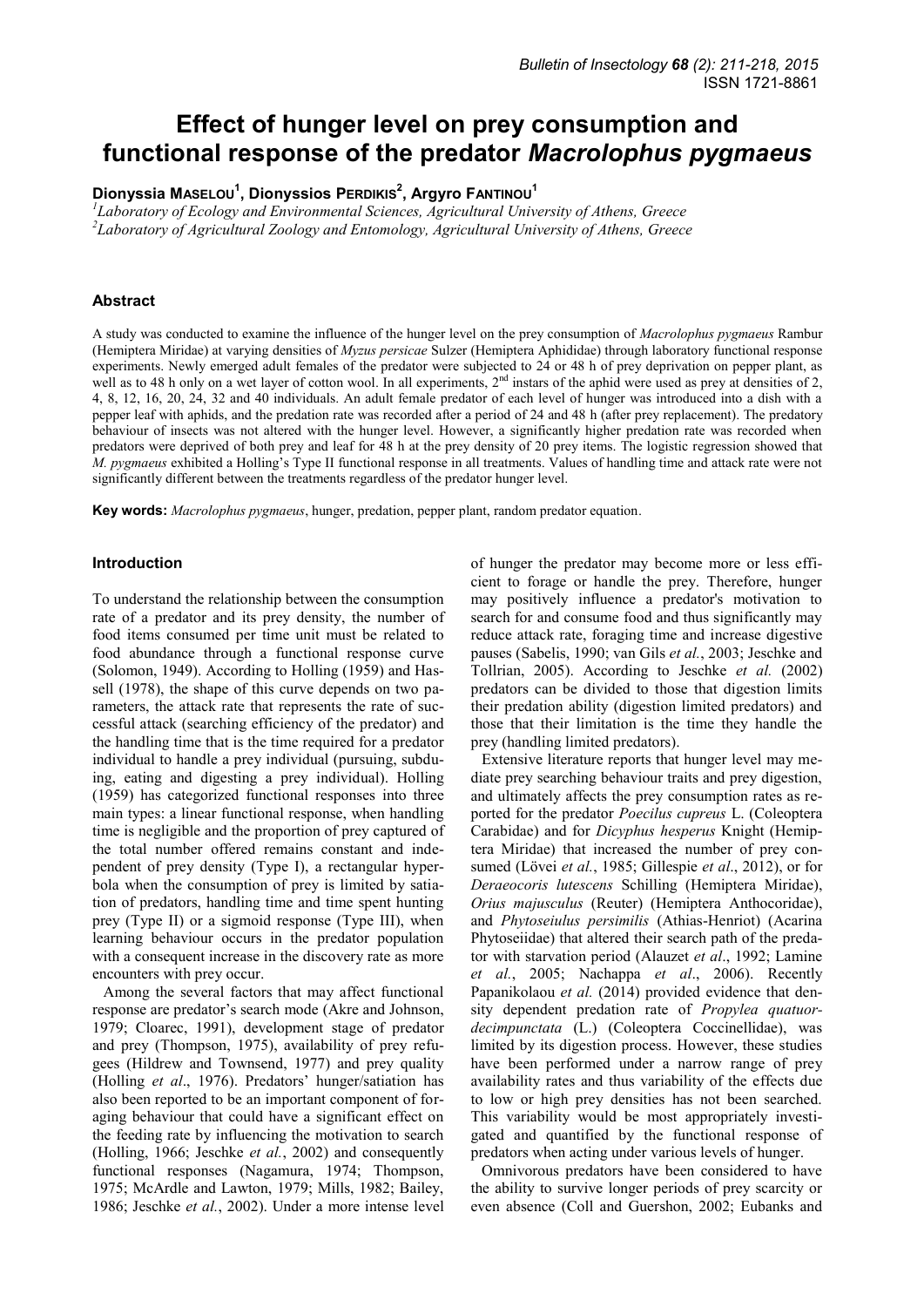Styrsky, 2005; Perdikis *et al.*, 2011). However, little is known about prey consumption rate in response to starvation level for omnivorous predatory heteropteran species. Evidence can be derived from the study of Gillespie *et al.* (2012) for *D. hesperus*, though, in their experiments a fictitious prey (eggs of *Ephestia kuehniella* Zeller, Lepidoptera Pyralidae) was used. Additionally, variable starvation periods may be particularly important for the efficacy of beneficials considering that they are sometimes released after a period of prey deprivation (Henaut *et al*., 2002).

*Μacrolophus pygmaeus* (Rambur) (Hemiptera Miridae) is a generalist predator of whiteflies, aphids, mites and several lepidopteran species including *Tuta absoluta* Meyrick (Lepidoptera Gelechiidae), and it is commonly used in pest management (Gemeno *et al.*, 2007; Urbaneja *et al.*, 2009; van Lenteren, 2012). This species naturally occurs in the agroecosystems on non-cultivated host plants (Ingegno *et al.*, 2009; Urbaneja *et al.*, 2009; Lambion, 2013), it can survive in the absence of prey by feeding on plant sap (Perdikis and Lykouressis 2000; 2004a), whereas pollen has been reported to favour its development and fecundity (Maleki *et al.*, 2006). Perdikis *et al.* (1999) reported that the voracity of  $5<sup>th</sup>$  instar nymphs of the predator is higher compared to other instars and similar to that of adult females on nymphs of *Myzus persicae* (Sulzer) (Hemiptera Aphididae). Moreover, Fantinou *et al*. (2008; 2009) showed that *Μ. pygmaeus* exhibited a Type II functional response on each of the nymphal instars of *M. persicae*, and reported higher predation rate and preference for younger than older instars at all tested prey densities. Recently, Lykouressis *et al.* (2014) showed that similar predation rates of *M. persicae* were recorded on plants of either lower or higher suitability for the development of *M. pygmaeus*, whereas studies have indicated that the presence of floral resources reduced the plateau of its functional response on aphids (Maselou *et al*., 2014). The aims of this study were i) to investigate the effect of different starvation periods of the omnivorous predator *M. pygmaeus* on its prey consumption and ii) to explore the functional response and its parameters at different foraging time and hunger level. Our hypotheses were: a) a more intense hunger level of the predator should result in an increase of prey consumption and b) a negative effect of hunger on prey consumption might coincide with predator's prey handling, and digestion process. To test these hypotheses predation rates were recorded in two subsequent days using predators from 3 different levels of hunger. The functional response experiments were run separately for each hunger level and foraging time.

#### **Materials and methods**

#### Study organisms

*M. pygmaeus* rearing was initiated from adults and nymphs collected from a tomato field in Boeotia region, central Greece. Insects were reared on potted sweet pepper (cv. Vidi) plants supplied with *E. kuehniella* eggs *ad libitum* (Entofood, Koppert BV, The Netherlands). Nymphs of first or second instars were transferred from potted caged pepper plants with eggs of *E. kuehniella* into wood-framed rearing cages at 25 °C,  $65 \pm 5\%$  RH and 16 h photophase. Rearing of the aphids *M. persicae* was established on pepper plants. Cultures of plants and rearing of all insect species were maintained in wood-framed cages (length  $80 \times$  height 70 cm), in a greenhouse kept at  $22.5 \pm 2.5$  °C under natural lighting conditions.

## Experimental procedure

The experimental set-up consisted of Petri dishes ( $\varnothing$  9 cm, 1.5 cm height) with a mesh-covered hole in the lid  $(63 \text{ cm})$  to reduce the accumulation of humidity. A leaf of sweet pepper (cv. Vidi) was placed, abaxial surface up, on a layer of water-moistened cotton wool on the bottom of each Petri dish. In all the experiments, less than 24 hr of age adult females of *M. pygmaeus* were used and assigned to different hunger levels (treatments). The food deprivation periods began when we transferred individuals to dishes without food at designated times before the experiments. Periods of food deprivation were selected according to preliminary experiments, where water was only provided to newly emerged females of *M. pygmaeus* and their longevity was found to be lasted  $5.3 \pm 0.5$  days (10 replicates). Thus, two starvation periods were classified i) a low hunger level corresponded to 24 h and ii) a high hunger level corresponded to 48 h without prey on pepper plant leaf. Because of the predator's ability to survive and reproduce even in periods of prey scarcity by feeding on plants, a third hunger treatment was also applied, where adults were placed only on a wet layer of cotton wool in plastic Petri dishes for 48 h without prey or leaf. Each starved predator was individually introduced into a Petri dish with a leaf of sweet pepper on which 2<sup>nd</sup> instar *M*. *persicae* nymphs had been gently placed to create various densities. We used aphids of this instar because it has been reported that *M. pygmaeus* would occasionally abandon without consuming a killed prey individual and this behaviour was more frequent on larger aphid instars (Fantinou *et al*., 2008). Prey were offered at densities of 2, 4, 8, 12, 16, 20, 24, 32 and 40 individuals per dish. For each predator, prey consumption was recorded after a foraging period of 24 or 48 h thereafter indexes as  $1<sup>st</sup>$ and  $2<sup>nd</sup>$  day of observation. Predators were allowed to forage freely for 24 h, after which prey consumption was recorded under a binocular stereoscope (1<sup>st</sup> day of observation). After recording, consumed prey were removed and the constant number of prey was maintained by adding new ones. After 24 h prey consumption was also recorded (total foraging period 48 h, 2nd day of observation). The completely consumed aphids were totally shrivelled and their skin remained after the predators feeding. For each density treatment at each hunger level 10 replications were performed. Controls without predators (five replicates) were also included to evaluate aphid mortality or moving at each prey density due to the experimental manipulations.

#### **Statistics**

The data of the predation rates were compared among prey densities at each starvation level both in the first and in the second day of foraging, using a one-way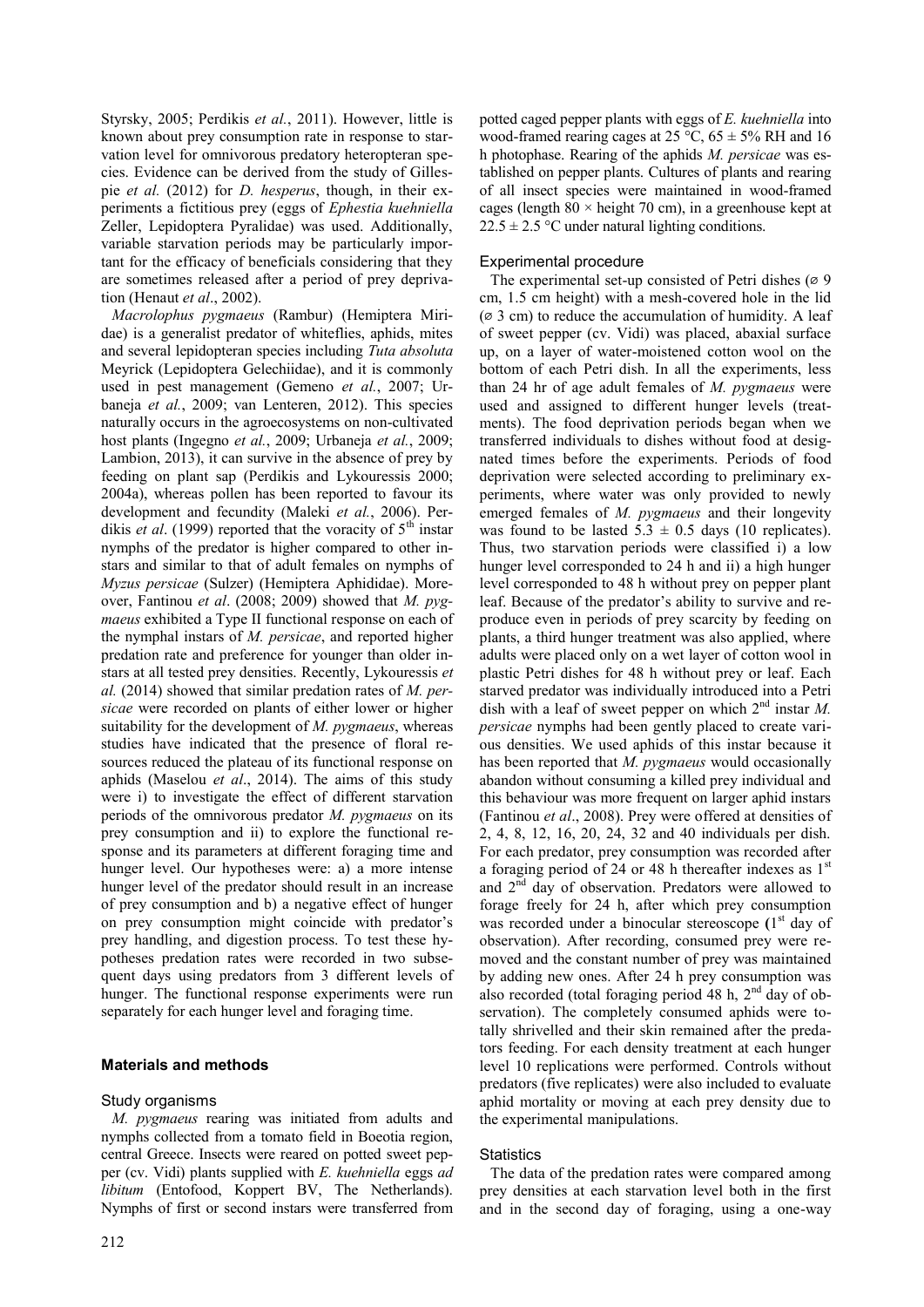ANOVA. The data of the three starvation levels (24 or 48 h on pepper leaf and 48 h only on cotton) were compared between the first and the second day of foraging using a repeated measures analysis, at each prey density. Analyses were conducted on log-transformed data. Comparisons among means were performed using the HSD test. Analyses were conducted with the JMP 10.0 statistical package (SAS, 2012).

The relationship between the predation rate of each predator and the prey density was investigated by fitting functional response curves in each plant for each treatment in a dish. The shape of the curve was determined by the polynomial function from Juliano (1993):

$$
\frac{Ne}{No} = \frac{\exp(Po + P_1No + P_2No^2 + P_3No^3)}{1 + \exp(Po + P_1No + P_2No^2 + P_3No^3)} \tag{1}
$$

where *Ne* is the number of prey consumed,  $N_0$  is the initial prey number available, and  $P_0$ ,  $P_1$ ,  $P_2$ , and  $P_3$  are the intercept, linear, quadratic and cubic coefficients, respectively estimated using maximum likelihood. Estimates of the parameters  $P_0$  to  $P_3$  were obtained by applying logistic regression. Each term was different from zero if its 95% confidence interval did not include zero. Once the functional response type was determined, the parameters for the type model were estimated using iterative non-linear least squares regression to the random equation (Rogers, 1972). Since prey were depleted during the experiment, Rogers' model, which does not assume constant prey density, is appropriate for this experiment (Rogers, 1972; Juliano, 1993). Holling's disc equation, in contrast, is based on an assumption of unchanging prey density, and is thus inappropriate for this experiment (Juliano, 1993). Therefore, the random attack equation (Royama, 1971; Rogers, 1972) was used to estimate handling time  $(T_h)$  and attack rate (*a*) of the predator modified by Livdahl and Stiven (1983). This modification removes the statistical problems related to the transformation of Royama (1971) and Rogers (1972) and increases the explanation degree of the independent variable in the regression. This modified equation is:

$$
\frac{1}{N_a} = \frac{1}{\alpha T N_0} + \frac{I_h}{T}
$$
 (2)

where *Na* is the number of prey attacked,  $N_0$  is the initial prey density and *T* is the total time that prey was exposed to predator (24 h, or 1 day in this study). The parameter  $\alpha$  is the attack rate and the parameter  $T_h$  is the time required to handle a prey individual. Analyses were conducted with the SPSS 19.0.0 statistical package (SPSS, 2010). The performance in terms of  $\alpha$  and  $T_h$  of the predator were compared between and within the hunger treatments with the use of 95% Confidence Interval. In addition, the maximum attack rate, that is, the maximum number of prey which can be attacked by a predator during the time interval under consideration  $(T/T_h)$  was calculated using the mean estimate of  $T_h$ .

#### **Results**

The natural mortality of aphids in dishes due to the experimental manipulations was negligible and found to be  $0 \pm 0$ ,  $0 \pm 0$ ,  $0.8 \pm 0.37$ ,  $2.5 \pm 0.4$ ,  $2.0 \pm 0.32$ ,  $2.5 \pm 0.4$ 0.24,  $2.5 \pm 0.24$ ,  $2.4 \pm 0.4$  and  $2.5 \pm 0.24$  (mean  $\pm$  SE) for densities of 2, 4, 8, 12, 16, 20, 24, 32 and 40 prey individuals per dish respectively. The predation rates for each hunger level, prey density and day of observation, are given in table 1.

The analysis of the results revealed a significant effect of hunger level on prey consumption at the prey density of 20 individuals (table 2). Therefore, when the predator was provided only with water for 48 h on cotton, the prey consumption was significantly higher than that when predators were deprived for prey for 24 or 48 h on a leaf. In the other prey densities significant effects of the treatment and the day of observation were not recorded.

The logistic regression showed that *M. pygmaeus* exhibited a Holling's type II functional response (figure 1) at all hunger levels both at the  $1<sup>st</sup>$  and  $2<sup>nd</sup>$  day of foraging. This is justified by the parameters showed in table 3 where the linear term of estimated parameter is negative and significantly different from zero along with a non significant quadratic and cubic term (Trexler *et al.*, 1988).

| Prey          |                        | 24 hours on leaf |                 | 48 hours on leaf | 48 hours on cotton |    |                 |   |                 |           |                 |              |
|---------------|------------------------|------------------|-----------------|------------------|--------------------|----|-----------------|---|-----------------|-----------|-----------------|--------------|
| density       | $2nd$ Day<br>$1st$ Day |                  | $1st$ Day       |                  | $2^{nd}$ Day       |    | $1st$ Day       |   | $2nd$ Day       |           |                 |              |
| 2             | $1.9 \pm 0.1$          | A                | $1.9 \pm 0.1$   | A                | $1.9 \pm 0.1$      | A  | $1.9 \pm 0.10$  | A | $1.8 \pm 0.13$  | A         | $2.0 \pm 0.00$  | $\mathsf{A}$ |
| 4             | $3.7 \pm 0.15$         | B                | $3.8 \pm 0.2$   | B                | $3.9 \pm 0.1$      | B  | $3.8 \pm 0.13$  | B | $3.3 \pm 0.26$  | B         | $3.6 \pm 0.84$  | B            |
| 8             | $6.9 \pm 0.43$         | C                | $7.0 \pm 0.3$   | C                | $6.1 \pm 0.4$      | C  | $7.0 \pm 0.30$  | C | $6.9 \pm 0.28$  | C         | $7.5 \pm 0.22$  | C            |
| 12            | $10.7 \pm 0.37$        | D                | $10.5 \pm 0.78$ | D                | $10.6 \pm 0.52$    | D  | $10.7 \pm 0.42$ | D | $10.3 \pm 0.26$ | D         | $10.4 \pm 0.54$ | D            |
| 16            | $13.5 \pm 0.45$        | E                | $12.2 \pm 0.66$ | D                | $11.8 \pm 0.85$    | D  | $12.5 \pm 0.64$ | E | $13.0 \pm 0.49$ | E         | $13.3 \pm 0.72$ | E            |
| 20            | $15.0 \pm 0.7$         | E                | $15.3 \pm 1.27$ | E                | $16.5 \pm 0.60$    | E  | $15.8 \pm 0.65$ | F | $18.2 \pm 0.63$ | FG        | $18.2 \pm 0.44$ | F            |
| 24            | $19.0 \pm 0.83$        | F                | $19.4 \pm 0.85$ | F                | $18.1 \pm 0.88$    | EF | $19.6 \pm 0.72$ | G | $17.2 \pm 1.30$ | F         | $18.1 \pm 0.99$ | $\mathbf{F}$ |
| 32            | $21.8 \pm 0.87$        | G                | $21.3 \pm 1.22$ | F                | $20.8 \pm 1.27$    | F  | $22.9 \pm 1.16$ | H | $21.4 \pm 1.97$ | <b>GH</b> | $23.3 \pm 1.41$ | G            |
| 40            | $25.9 \pm 1.52$        | H                | $26.1 \pm 2.15$ | G                | $27.6 \pm 1.38$    | G  | $28.9 \pm 1.39$ |   | $23.5 \pm 1.57$ | H         | $26.1 \pm 1.75$ | G            |
| $F_{(8, 81)}$ | 295.21                 |                  | 115.38          |                  | 224.41             |    | 334.53          |   | 163.95          |           | 224.57          |              |
| P             | ${}_{0.0001}$          |                  | ${}_{0.0001}$   |                  | ${}_{0.0001}$      |    | ${}_{0.0001}$   |   | ${}_{0.0001}$   |           | ${}< 0.0001$    |              |

**Table 1.** Number (mean  $\pm$  S.E.) of 2<sup>nd</sup> instar *M. persicae* nymphs consumed by *M. pygmaeus* at three hunger levels (24 and 48 h on leaf and 48 h on cotton) foraging for 1 and 2 days (10 replicates per density).

Values followed by the same upper case letters were not significantly different among rows.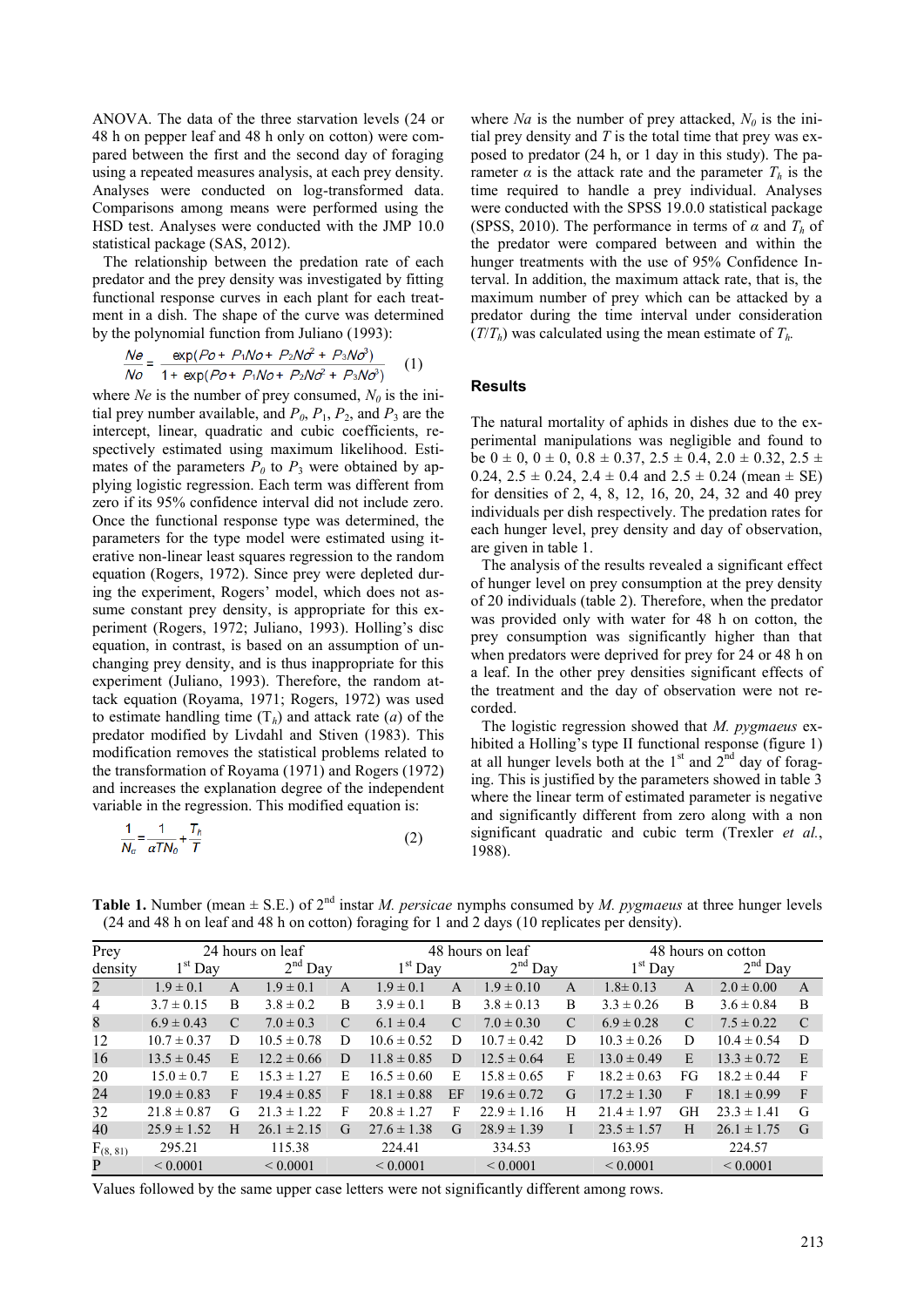**Table 2.** ANOVA results of the consumption rate of 2nd instar *M. persicae* nymphs by *M. pygmaeus* as affected by the hunger level (24 and 48 h on leaf; 48 h on cotton) and the time of observations (1 or 2 days).

|                         | Prey density |  |  |   |                                                              |   |   |   |    |   |              |   |                                                                                                    |    |    |   |                                 |
|-------------------------|--------------|--|--|---|--------------------------------------------------------------|---|---|---|----|---|--------------|---|----------------------------------------------------------------------------------------------------|----|----|---|---------------------------------|
| Factor                  | df           |  |  |   |                                                              |   |   |   | 12 |   | 16           |   | 20                                                                                                 | 24 | 32 |   | 40                              |
|                         |              |  |  | F | P.                                                           | F | P | F | P. | F | $\mathbf{p}$ | F | P                                                                                                  | F  | -F | P |                                 |
| Hunger                  |              |  |  |   |                                                              |   |   |   |    |   |              |   | 2, 54 0.03 0.97 2.41 0.099 2.09 0.13 0.10 0.89 1.31 0.27 7.99 0.0009 1.75 0.18 0.04 0.95 1.89 0.16 |    |    |   |                                 |
| Time                    |              |  |  |   | 1, 54 0.64 0.43 0.26 0.61 4.26 0.04 0.05 0.81 0.03 0.85 0.13 |   |   |   |    |   |              |   | 0.71                                                                                               |    |    |   | 1.61 0.21 1.19 0.28 0.49 0.48   |
| Hunger<br>$\times$ time |              |  |  |   | 2, 54 0.64 0.53 0.43 0.65 0.72 0.49 0.16 0.85 1.42 0.25 0.13 |   |   |   |    |   |              |   | 0.87                                                                                               |    |    |   | $0.17$ 0.83 0.73 0.48 0.35 0.70 |

**Table 3.** Estimated parameters of the logistic regression of the proportion of 2<sup>nd</sup> instar of *M. persicae* consumed by *M. pygmaeus* as a function of 3 hunger levels (24 and 48 h on leaf; 48 h on cotton), foraging for 1 and 2 days.

|                    |                   |                | $1st$ Day |       |                | $2nd$ Day |       |
|--------------------|-------------------|----------------|-----------|-------|----------------|-----------|-------|
| Hunger levels      | Parameter         | Estimate       | S.E.      | P     | Estimate       | S.E.      | P     |
|                    | Intercept $(P_0)$ | $-1.103$       | 0.049     |       | $-1.065$       | 0.072     |       |
| 24 hours on leaf   | Linear $(PI)$     | $-0.141$       | 0.008     | 0.004 | $-0.149$       | 0.012     | 0.009 |
|                    | Quadratic $(P_2)$ | 0.004          | 0.0001    |       | 0.004          | 0.001     |       |
|                    | Cubic $(P_3)$     | $-3.930e^{-5}$ | 0.0001    |       | $-4.492e^{-5}$ | 0.0001    |       |
|                    | Intercept $(P_0)$ | $-1.113$       | 0.062     |       | $-1.075$       | 0.047     | 0.004 |
| 48 hours on leaf   | Linear $(Pl)$     | $-0.142$       | 0.010     | 0.007 | $-0.146$       | 0.008     |       |
|                    | Quadratic $(P_2)$ | 0.004          | 0.001     |       | 0.004          | 0.0001    |       |
|                    | Cubic $(P_3)$     | $-3.880e^{-5}$ | 0.0001    |       | $-4.182e^{-5}$ | 0.0001    |       |
|                    | Intercept $(P_0)$ | $-1.221$       | 0.067     |       | $-1.090$       | 0.057     |       |
| 48 hours on cotton | Linear $(Pl)$     | $-0.123$       | 0.011     | 0.008 | $-0.142$       | 0.009     | 0.006 |
|                    | Quadratic $(P_2)$ | 0.003          | 0.0001    |       | 0.004          | 0.0001    |       |
|                    | Cubic $(P_3)$     | $-3.013e^{-5}$ | 0.0001    |       | $-4.091e^{-5}$ | 0.0001    |       |

**Table 4.** Mean  $(\pm S.E.)$  estimates of the attack constant (*a*) and handling time  $(T_h)$  of *M. pygmaeus* when feeding on 2<sup>nd</sup> instar *M. persicae* at different hunger levels (24 and 48 h on leaf; 48 h on cotton) and foraging for 1 and 2 days.

|                |               |          | $1st$ day |                     |             | $2^{nd}$ day |          |       |                 |             |   |
|----------------|---------------|----------|-----------|---------------------|-------------|--------------|----------|-------|-----------------|-------------|---|
| Hunger level   | Parameter     | Estimate | S.E.      | 95% C.I.            | $R^2$       | P            | Estimate | S.E.  | 95% C.I.        | $R^2$       | P |
|                | $T_h$         | 0.630    |           | $0.008$ 0.613-0.646 | 0.959 0.004 |              | 0.637    | 0.013 | $0.612 - 0.663$ | 0.909 0.009 |   |
| 24 h on leaf   | $\mathfrak a$ | 0.325    |           | 0.140 0.297-0.353   |             |              | 0.327    | 0.022 | 0.284-0.371     |             |   |
|                | $T_h$         | 0.628    |           | 0.011 0.606-0.649   | 0.935 0.007 |              | 0.615    | 0.009 | 0.598-0.632     | 0.957 0.004 |   |
| 48 h on leaf   | a             | 0.310    |           | 0.017 0.277-0.344   |             |              | 0.313    | 0.014 | 0.286-0.341     |             |   |
|                | $T_h$         | 0.633    | 0.011     | $0.611 - 0.655$     | 0.935 0.007 |              | 0.624    | 0.009 | $0.606 - 0.643$ |             |   |
| 48 h on cotton | $\mathfrak a$ | 0.314    |           | 0.018 0.279-0.349   |             |              | 0.331    | 0.016 | 0.298-0.363     | 0.947 0.005 |   |

The values of the functional response parameters are shown in table 4. When the predator was exhibited for 48 h to deprivation of prey either on a leaf or a cotton layer a reduction of *a* was recorded whereas  $T_h$  values were kept at the same level. However according to the comparisons of the confidence intervals, the values of *a* and  $T_h$  did not differ significantly between the various treatments regardless of the hunger level, even when the consumption was recorded after one or after 2 days (table 3).

The maximum theoretical predation rate  $(T/T_h)$  estimated by the model for the  $1<sup>st</sup>$  day of observation was 38.1, 38.2, 37.9 aphids /24 h for all the three hunger levels tested (24 h, 48h and 48 h on cotton). For the 2nd of observation the predicted maximum number of aphids eaten by a single predator was 37.7, 39, 38.5 aphids /24 h for the three hunger levels respectively.

# **Discussion**

According to our results the prey consumption rates of *M. pygmaeus* females were not affected by the level of hunger applied in almost all cases. Therefore, the starvation period, corresponded to half of the time that females can withstand, had not a significant influence on their predatory efficiency. Although plant feeding has been well known as a major factor to support the survival of this predator in the field, where prey may be absent or scarce (Albajes and Alomar, 1999; Perdikis and Lykouressis, 2000), potential effects of starvation on its predation rates have not been reported. While Lykouressis *et al.* (2014) showed that the predation effect of this predator was not mediated by the host plant, Maselou *et al.* (2014) indicated that there is a prey density above which the prey consumption may be replaced by utilizing nutrient-rich plant resources such as pollen or flowers. Therefore, it seems that the leaf feeding by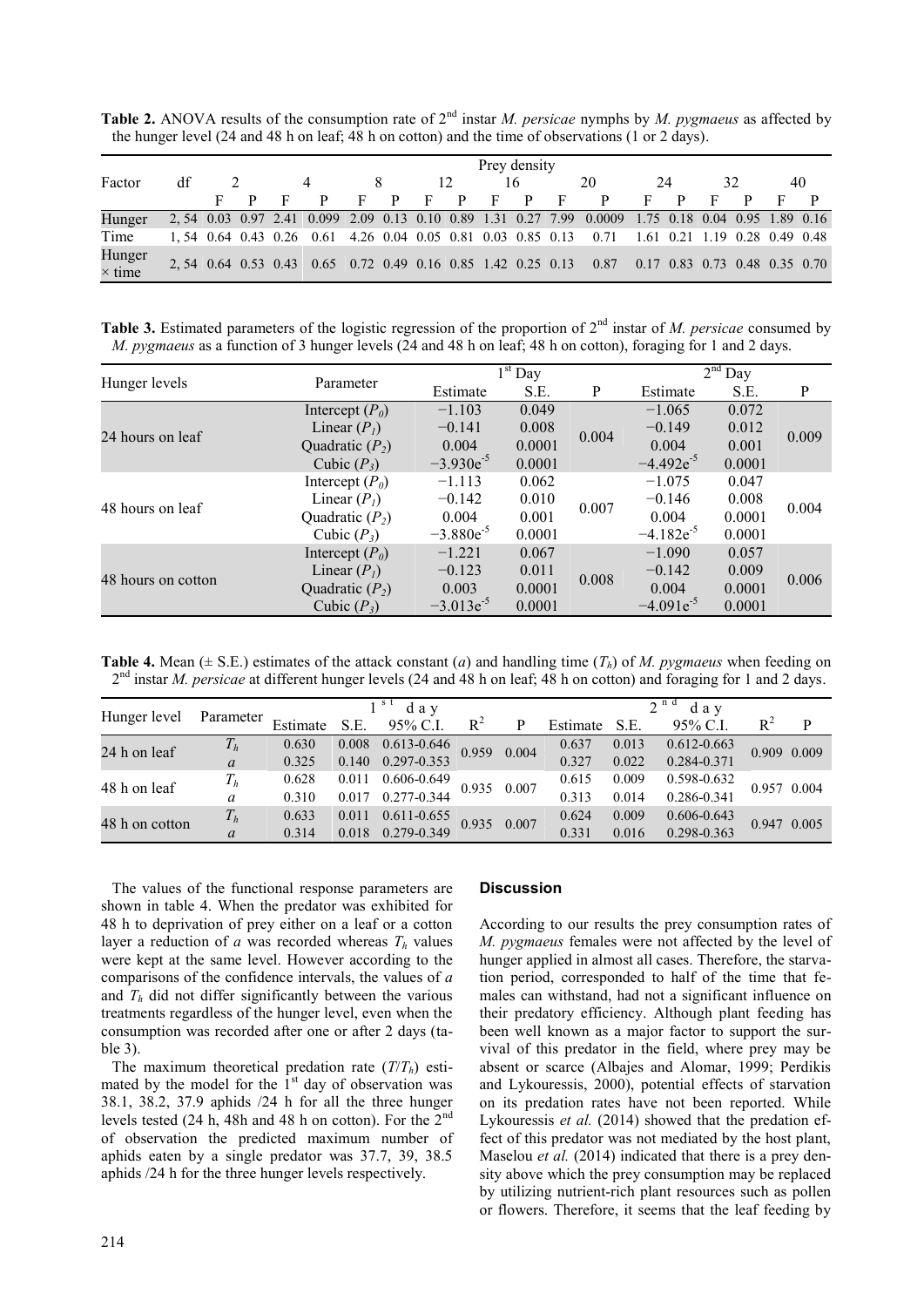

Figure 1. Functional response curves of *M. pygmaeus* when feeding on 2<sup>nd</sup> instar nymphs of *M. persicae* at different hunger levels (24 and 48 h on leaf; 48 h on cotton) foraging for 1 and 2 days.

the predator did not affect prey consumption and our results further support the potential use of this species as an effective predator since its predatory capacity is not reduced even under conditions of prior intense starvation.

Generally, heteropteran predators can survive without food however specific research on their predatory efficacy at various hunger levels is limited. Gillespie *et al*. (2012) investigated the prey consumption of *D. hesperus* females starved for a period of 1 to 7 days on different plants. Generally, they found that the prey consumption increased with the starvation period however, this was dependent on the plant species. In particular, on pepper, the predation was found almost 2-fold increased with the increase of the starvation period from 1 to 2 days. Plant preference of *M. pygmaeus* was measured by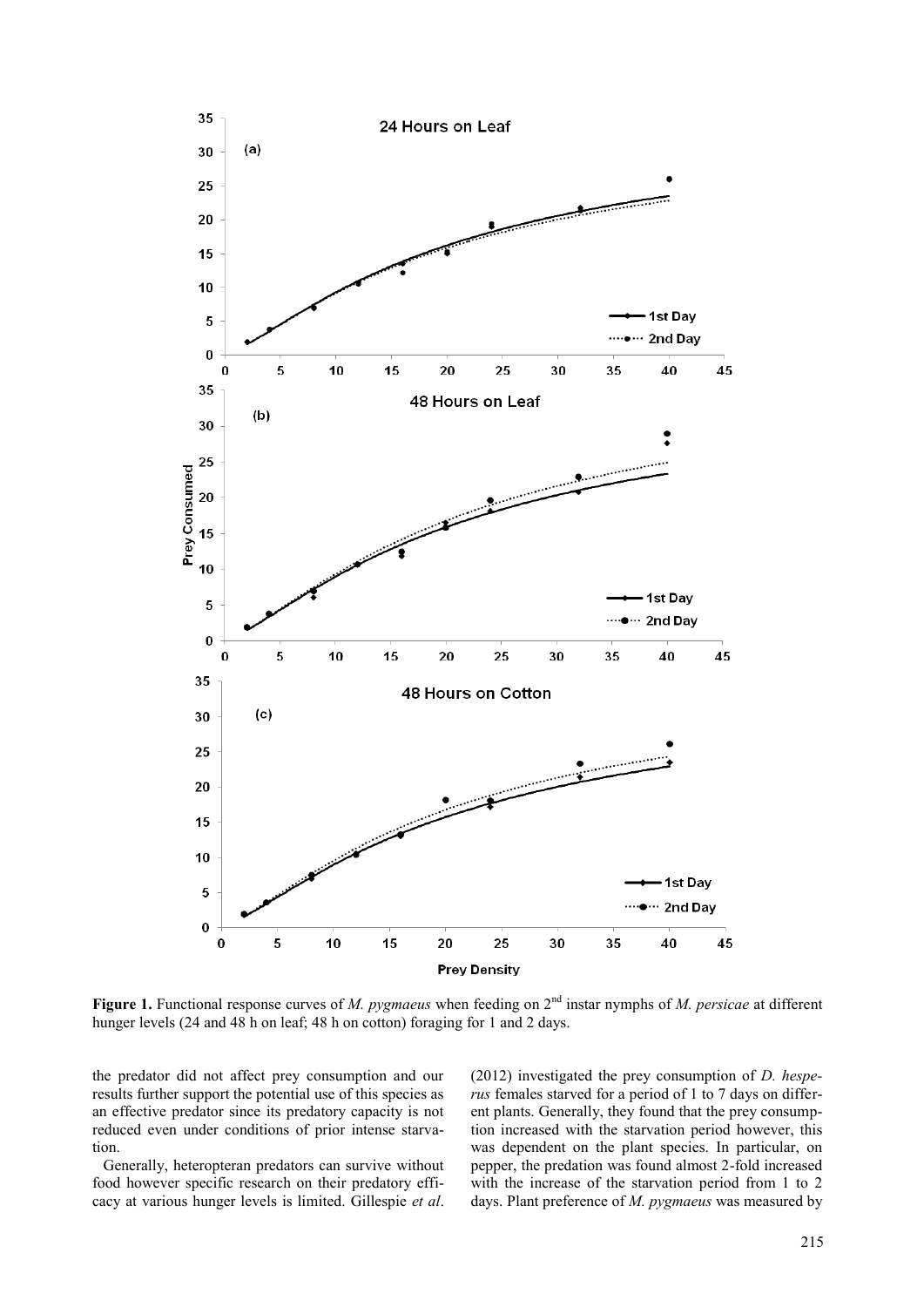multi-choice host plant selection and pepper appeared rather attractive for *M. pygmaeus*, especially in leaf multi-choice experiments (Ingegno *et al.*, 2011). Additionally pepper has been found the least suitable plant, for this predator survival and reproduction in absence of prey (Perdikis and Lykouressis, 2000; 2004a; 2004b). As in the case of *M. pygmaeus*, pepper was not a suitable plant for *D. hesperus* development. It has been reported that survivorship of nymphs was high but nymphal development time without the presence of prey on pepper plants was low compared with other plants (Sanchez *et al.*, 2004). Moreover, females did not lay any eggs on pepper and consequently this plant was included in the non-host plant group tested. Furthermore, the high increase of prey consumption observed for *D. hesperus* may indicate a stronger effect of hunger on this species than *M. pygmaeus*. Similar results have been reported also by other studies on different predator groups. Starvation had a much more strong effect on prey consumption in the carabid predator *P. cupreus*  and larvae after one day starvation consumed nearly twice as much prey compared to unstarved ones (Lovei *et al.*, 1995). *Podisus maculiventris* (Say) (Hemiptera Pentatomidae) also nymphs starved for 9 h showed a higher predation than the satiated ones (Torres *et al.*, 2002). Therefore, it seems that the effect of hunger level is less important for the actual consumption of *M. pygmaeus* compared to other predators. In addition, it may be hypothesized that the common practice of exposing *M. pygmaeus* individuals to starvation for 24 h prior to predation experiments, aiming to standardize their hunger level, may not be required at least on pepper plants, since individuals that starved for 24 h, exhibited similar predation rate to those starved for 48 h on leaf.

It has been shown that functional traits of predators such as the handling time (including searching) and prey digestion influence prey rate capture (Jeschke *et al.*, 2002; Papanikolaou *et al.*, 2014). Since a significantly higher predation was recorded when the predator had deprived of prey and leaf tissue for 48 h, at the prey density of 20 individuals it seems that these attributes are most likely differentially affected by prey density. Likely, at an intermediate prey density such as 20 prey individuals and at the intense hunger level, either each of these traits or both may have been affected leading to this significant effect in predation. These results indicate that discriminating how interacting behavioural attributes are related to the predation rate, is essential information to scale individual feeding process. However more complicated approaches may be explicitly considered when quantifying the effects of hunger level on the predation rates at low and intermediate prey densities.

The female adults of *M. pygmaeus* exhibited a Type II functional response in all the treatments, supporting the findings of previous studies for  $5<sup>th</sup>$  instar nymphs of this species (Fantinou *et al.*, 2008). The Type II of functional responses are common among predatory heteropterans from varying densities of different prey species and have been reported for *Dicyphus tamaninii* Wagner (Hemiptera Miridae) and *M. pygmaeus* on *Trialeurodes vaporariorum* Westwood (Hemiptera Aleyrodidae) and *Frankliniella occidentalis* (Pergande) (Thysanoptera

Thripidae) (Montserrat *et al*., 2000; Enkegaard *et al*., 2001; Hamdan, 2006; Lampropoulos *et al.*, 2013), *Aphis gossypii* Glover (Hemiptera Aphididae) (Alvarado *et al.*, 1997), *M. persicae* (Foglar *et al.*, 1990) as well as *Tetranychus urticae* Koch (Acari Tetranychidae) (Foglar *et al.,* 1990), A Type III functional responses have also been reported for *M. pygmaeus* when feeding on first instars or eggs of *T. vaporariorum* (Enkegaard *et al.*, 2001; Hamdan, 2006). The fact that the response type of this predator remained unchanged irrespectively of the hunger levels indicates that the predator foraging mode was not affected by the hunger level and consequently that this predator is well adapted to overcome possible adverse effects of starvation. Therefore, this predator may withstand the stress of prey-non availability at least for the tested periods and reserves may be restored when essential prey becomes available again. According to Messelink *et al*. (2014) this predator species could successfully reduce aphid populations when released prior to an artificially introduced aphid infestation on sweet pepper plants. However, such changes in hunger may alter the energy management (storage and expenditure) of this predator and may have long term physiological effects. Future studies, using more intense levels of hunger, may deliver further valuable results in the effects of hunger level on the prey consumption of this predator.

In conclusion, predation rates and functional responses of *M. pygmaeus* remained unaffected by its hunger level. Thus, according to our results, *M. pygmaeus* can effectively overcome adverse effects of starvation. However, predators conditioned under the most intense hunger level showed significantly lower predation rate at an intermediate prey density, indicating that the level of hunger may affect handling and/or digestion in a manner that interacts with prey density. These outcomes have implications for the potential of a predator to withstand hunger and for its field effectiveness but also for a better understanding of complexities in the effects of hunger on functional responses of predators.

# **Acknowledgements**

This research has been co-financed by the European Union (European Social Fund – ESF) and Greek national funds through the Operational Program "Education and Lifelong Learning" of the National Strategic Reference Framework (NSRF) - Research Funding Program: Heracleitus II. Investing in knowledge society through the European Social Fund.

# **References**

- ALAUZET C., DARGAGNON D., HATTE M., 1992.- Production d'un Hétéroptèr predateur: *Orius majusculus* (Hét., Anthocoridae).- *Entomophaga*, 37: 249-252.
- ALBAJES R., ALOMAR O., 1999.- Current and potential use of polyphagous predators, pp. 265-275. In: *Integrated pest disease management in greenhouse crops* (ALBAJES R., GULLINO M. L., VAN LENTEREN J. C., ELAD Y., Eds).- Kluwer Academic Publishers, Dordrecht, The Netherlands.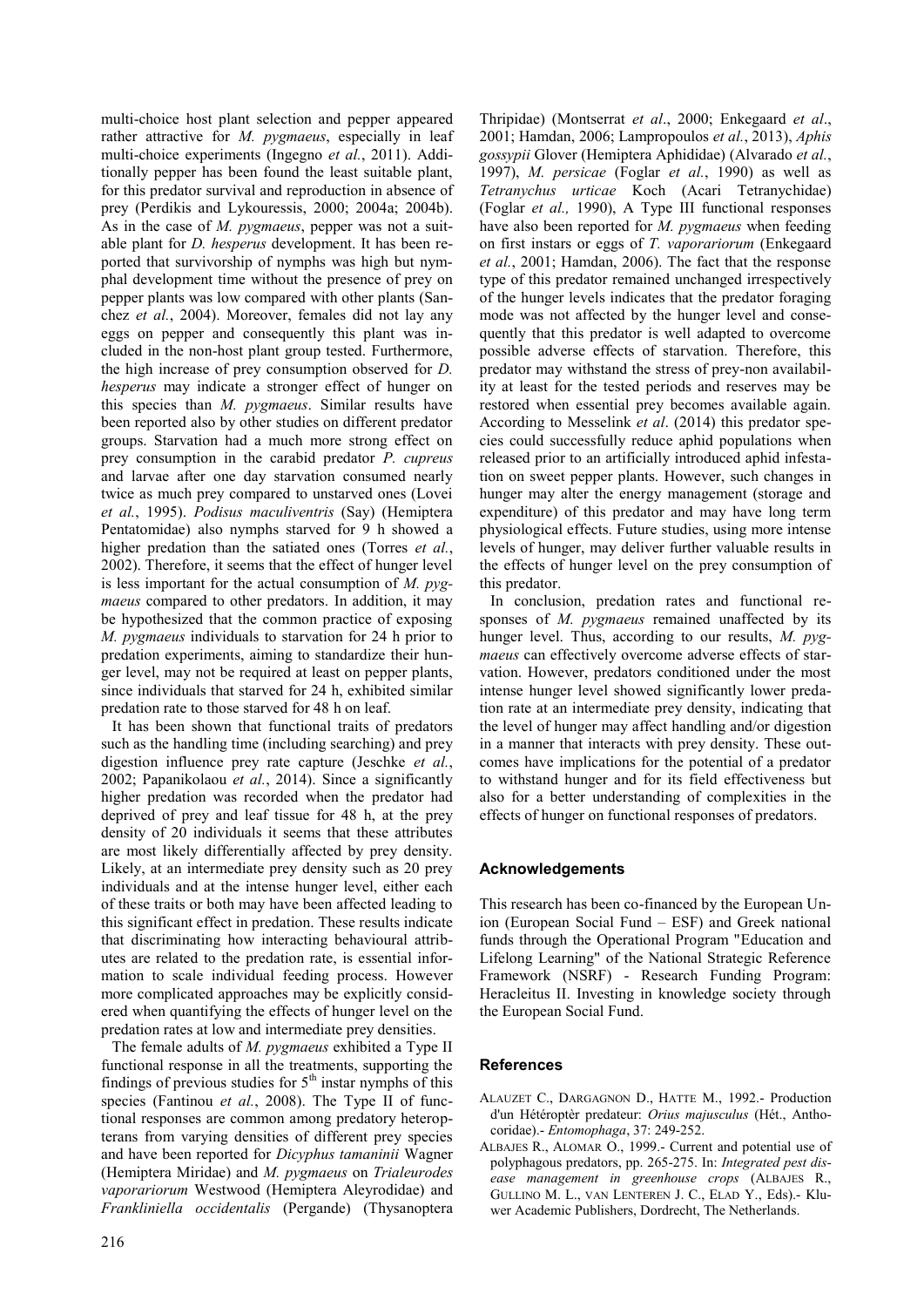- AKRE B.J.,JOHNSON D. M., 1979.- Switching and sigmoid functional response curves by damselfly naiads with alternative prey available.- *Journal of Animal Ecology*, 48: 703-720.
- ALVARADO P., BALTÀ O., ALOMAR O., 1997.- Efficiency of four Heteroptera as predators of *Aphis gossypii* and *Macrosiphum euphorbiae* (Hom.: Aphididae).- *Entomophaga*,  $42 \cdot 215 - 226$
- BAILEY P. C. E., 1986.- The effect of predation risk on the predatory behaviour of a sit-and-wait predator, *Ranatra dispar* (Heteroptera).- *Journal of Ethology*, 4: 17-25.
- CLOAREC A., 1991.- Predatory versatility in the water bug, *Diplonychus indigus*.- *Behavioural Processes*, 23: 231-242.
- COLL M., GUERSHON M., 2002.- Omnivory in terrestrial arthropods: mixing plant and prey diets.- *Annual Review of Entomology*, 47: 267-297.
- ENKEGAARD A., BRØDSGAARD H. F., HANSEN D. L., 2001.- *Macrolophus caliginosus*: Functional response to whiteflies and preference and switching capacity between whiteflies and spider mites.- *Entomologia Experimentalis et Applicata*, 101: 81-88.
- EUBANKS M. D., STYRSKY J. D., 2005.- Effects of plant feeding on the performance of omnivorous ''predators'', pp. 148-177. In: *Plant provided foods for carnivorous insects* (WACKERS F. L., VAN RIJN P. C. J., BRUIN J., Eds).- Cambridge University Press, Cambridge, UK.
- FANTINOU A. A., PERDIKIS D. CH., MASELOU D. A., LAMBRO-POULOS P. D., 2008.- Prey killing without consumption: does *Macrolophus pygmaeus* show adaptive foraging behaviour?- *Biological Control*, 47: 187-193.
- FANTINOU A. A., PERDIKIS D. CH., LABROPOULOS P. D., MASELOU D. A., 2009.- Preference and consumption of *Macrolophus pygmaeus* preying on mixed instar assemblages of *Myzus persicae*.- *Biological Control*, 47: 187-193.
- FOGLAR H., MALAUSA J., WAJNBERG E., 1990.- The functional response and preference of *Macrolophus caliginosus* (Hemiptera: Miridae) for two of its prey: *Myzus persicae* and *Tetranuchus urticae*.- *Entomophaga*, 35: 465-474.
- GEMENO C., ALOMAR O., RIUDAVETS J., CASTANÉ C., 2007.- Mating periodicity and post-mating refractory period in the zoophytophagous plant bug *Macrolophus caliginosus* (Heteroptera: Miridae).- *European Journal of Entomology*, 104: 715-720.
- GILLESPIE D. R., VANLAERHOVEN S. L., MCGREGOR R. R., CHAN S., ROITBERG B. D., 2012.- Plant feeding in an omnivorous mirid, *Dicyphus hesperus*: why plant context matters.- *Psyche*, 2012: 495805.
- HAMDAN A. J. S., 2006.- Functional and numerical responses of the predatory bug, *Macrolophus caliginosus* Wagner fed on different densities of eggs of the greenhouse whitefly, *Triaeurodes vaporariorum* (Westwood).- *Journal of Biological Research*, 6: 147-154.
- HASSELL M. P., 1978.- *The dynamics of arthropod predatorprey systems*.- Princeton University Press, Princeton, USA.
- HENAUT Y., ALAUZET C., LAMBIN M., 2002.- Effects of starvation on the search path characteristics of *Orius majusculus* (Reuter) (Heteroptera: Anthocoridae).- *Journal of Applied Entomology*, 126: 501-503.
- HILDREW A. G., TOWNSEND C. R. 1977.- The influence of substrate on the functional response of *Plectrocnemia conspersa* (Curtis) larvae (Trichoptera: Polycentropodidae).- *Oecologia*, 31: 21-26.
- HOLLING C. S., 1959.- Some characteristics of simple types of predation and parasitism.- *Canadian Entomologist*, 91: 385-398.
- HOLLING C. S., 1966.- The functional response of invertebrate predators to prey density.- *Memoirs of the Entomological Society of Canada*, 98 (S48): 5-86.
- HOLLING C. S., DUNBRACK R. L., DILL L. M., 1976.- Predator size and prey size: presumed relationship in the mantid *Hierodula coarctata* Saussure.- *Canadian Journal of Zoology*, 54: 1760-1764.
- INGEGNO B. L., PANSA M. G., TAVELLA L., 2009.- Tomato colonization by predatory bugs (Heteroptera: Miridae) in agroecosystems of NW Italy.- *IOBC/wprs Bulletin*, 49: 287-291.
- INGEGNO B. L., PANSA M. G., TAVELLA L., 2011.- Plant preference in the zoophytophagous generalist predator *Macrolophus pygmaeus* (Heteroptera: Miridae).- *Biological Control*, 58: 174-181
- JESCHKE J. M., TOLLRIAN R., 2005.- Effects of predator confusion on functional responses.- *Oikos*, 111: 547-555.
- JESCHKE J. M., KOPP M., TOLLRIAN R., 2002.- Predator functional responses: discriminating between handling and digesting prey.- *Ecological Monographs*, 72: 95-112.
- JULIANO S. A., 1993.- Nonlinear curve fitting: predation and functional response curve, pp. 159-182. In: *Design and analysis of ecological experiments* (SHEINER S. M., GURE-VITCH J., Eds).- Chapman and Hall, New York, USA.
- LAMBION J., 2013.- Flower strips as winter shelters for predatory miridae bugs.- *Acta Horticulturae (ISHS*), 1041: 149-156.
- LAMINE K., LAMBIN M., ALAUZET C., 2005.- Effect of starvation on the searching path of the predatory bug *Deraeocoris lutescens*.- *BioControl*, 50: 717-727.
- LAMPROPOULOS P. D., PERDIKIS D. CH., FANTINOU A. A., 2013.- Are multiple predator effects directed by prey availability?- *Basic and Applied Ecology*, 14: 605-613.
- LIVDAHL T. P., STIVEN A. E., 1983.- Statistical difficulties in the analysis of predator functional response data.- *Canadian Entomologist*, 115: 1365-1370.
- LOVEI G. L., MONOSTORI E., ANDO I., 1985.- Digestion rate in relation to starvation in the larva of a carabid predator, *Poecilus cupreus.*- *Entomologia Experimentalis et Applicata*, 37: 123-127.
- LYKOURESSIS D., PERDIKIS D., CHARALAMBOUS P., 2014.- Plant food effects on prey consumption by the omnivorous predator *Macrolophus pygmaeus*.- *Phytoparasitica*, 42: 303-309.
- MALEKI F., ASHOURI A., MOHAGHEGH J., BANDANI A., 2006.- Effects of some diets on *Macrolophus pygmaeus* Rambur (Hemiptera: Miridae) fitness under laboratory conditions.- *Communications in Agricultural and Applied Biological Sciences, Ghent University*, 71: 393-397.
- MASELOU D. A., PERDIKIS D. C., FANTINOU A. A., 2014.- Use of plant resources by an omnivorous predator and the consequences for effective predation.- *Biological Control*, 79: 92- 100.
- MCARDLE B. H., LAWTON J. H., 1979.- Effects of prey and predator instar on the predation of *Daphnia* by *Notonecta*.- *Ecological Entomology*, 4: 267-275.
- MESSELINK G. J., BENNISON J., ALOMAR O., INGEGNO B. L., TAVELLA L., SHIPP L., PALEVSKY E., WACKERS F. L., 2014.- Approaches to conserving natural enemy populations in greenhouse crops: Current methods and future prospects.- *BioControl*, 59: 377-393.
- MILLS N. H., 1982.- Satiation and the functional response: A test of a new model.- *Ecological Entomology*, 7: 161-166.
- MONTSERRAT M. L., ALBAJES R., CASTANE C., 2000.- Functional response of four heteropteran predators preying on greenhouse whiteflies (Homopteran: Aleyrodidae) and western flower thrips (Thysanoptera: Thripidae).- *Environmental Entomology*, 29: 1075-1082.
- NACHAPPA P., MARGOLIES D. C., NECHOLS J. R., 2006.- Resource-dependent giving-up time of the predatory mite, *Phytoseiulus persimilis*.- *Journal of Insect Behavior*, 19: 741-752.
- NAGAMURA K., 1974.- A model of functional response of a predator to prey-density involving the hunger effects.- *Oecologia*, 16: 265-278.
- PAPANIKOLAOU N. E., MILONAS P. G., DEMIRIS N., PAPACHRIS-TOS D. P., MATSINOS Y. G*.*, 2014.- Digestion limits the functional response of an aphidophagous coccinellid (Coleoptera: Coccinellidae).- *Annals of the Entomological Society of America*, 107: 468-474.